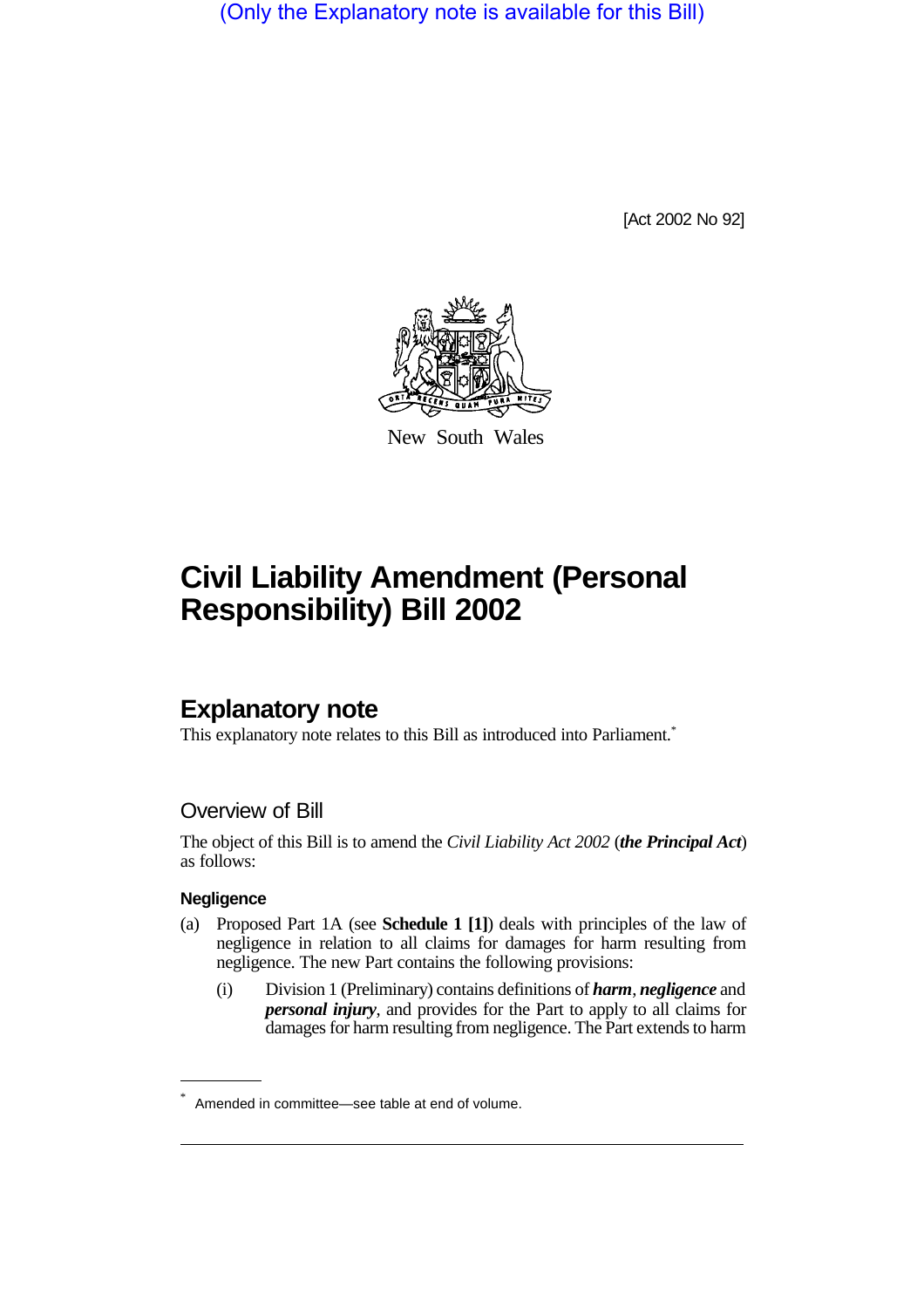Explanatory note

of any kind, including personal injury or death, damage to property and economic loss.

- (ii) Division 2 (Duty of care) states certain general principles and other principles relating to liability in negligence resulting from a failure to take precautions against a risk of harm. A person will not be liable for harm unless the person knew or ought to have known of the risk, the risk was not insignificant and in the circumstances a reasonable person in that person's position would have taken the precautions. Principles are stated for determining whether a reasonable person would have taken precautions against the risk.
- (iii) Division 3 (Causation) establishes the elements of a determination that negligence caused particular harm (namely factual causation and scope of liability) and deals with the matters that are relevant to a determination of those elements. The Division also provides that the plaintiff always bears the onus of proving, on the balance of probabilities, any fact relevant to the issue of causation.
- (iv) Division 4 (Assumption of risk) deals with obvious risk (being a risk that in the circumstances would have been obvious to a reasonable person in the position of the person injured) and inherent risk. An injured person will be presumed to have been aware of an obvious risk unless the person can prove they were not aware of it. There will be no duty of care to warn of an obvious risk (with exceptions where the injured person requested information about the risk, a risk warning is required by law or the risk is a risk of injury or death resulting from the provision of a professional service). There will be no liability in negligence for harm suffered as a result of the materialisation of an inherent risk (a risk that cannot be avoided by the exercise of reasonable care and skill).
- (v) Division 5 (Recreational activities) deals with liability for harm resulting from a recreational activity. There will be no liability for harm resulting from an obvious risk of a dangerous recreational activity. There will be no liability for harm resulting from a risk of a recreational activity that was the subject of a risk warning. A contract for the supply of recreational services will be able to exclude, restrict or modify liability for harm resulting from failure to exercise reasonable care and skill.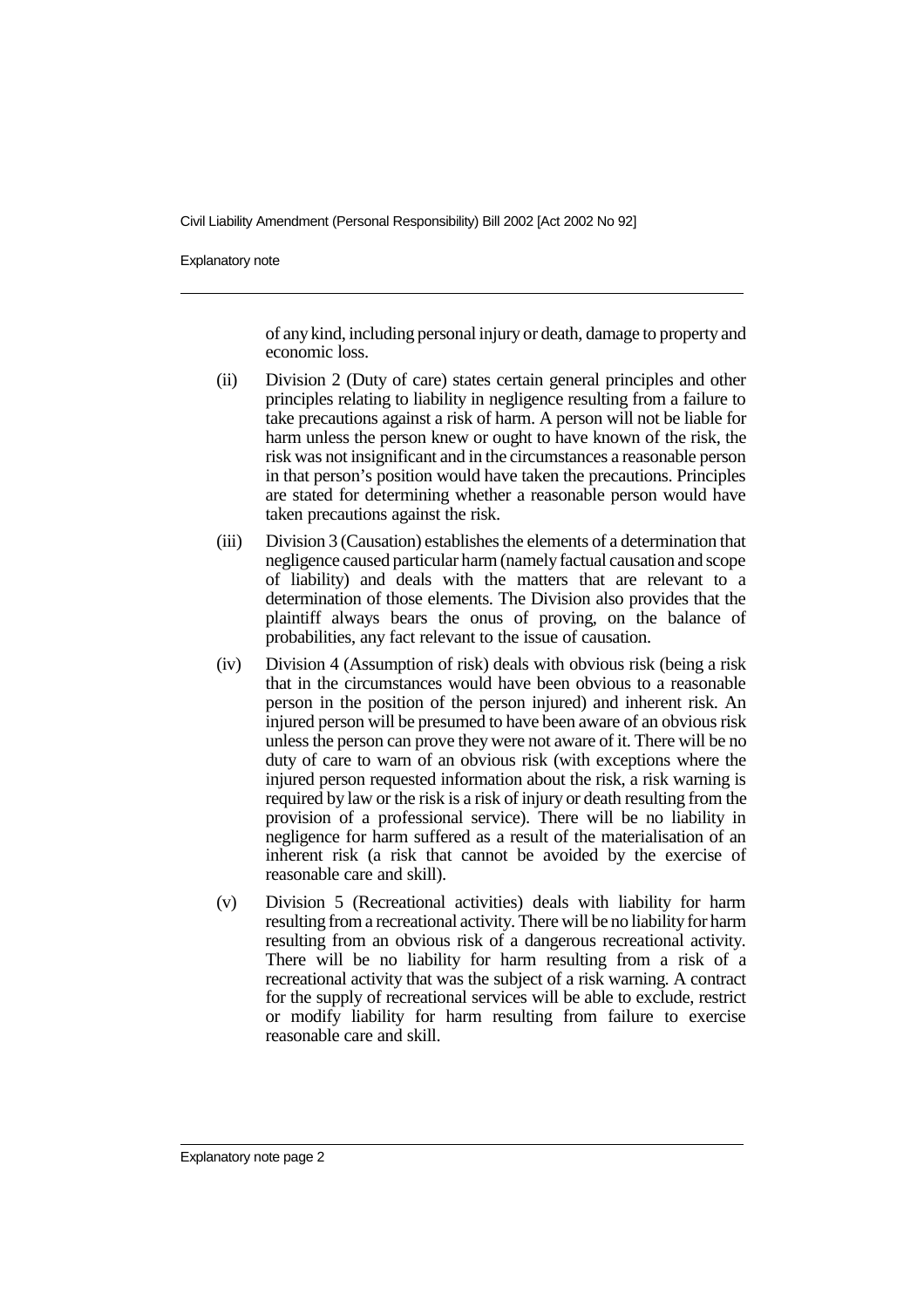Explanatory note

- (vi) Division 6 (Professional negligence) deals with the standard of care for professionals. A professional will not be liable in negligence if the professional acts in a manner that is widely accepted in Australia by peer professional opinion as competent professional practice. The Division does not apply to any duty to warn of the risk of personal injury or death associated with the provision of a professional service.
- (vii) Division 7 (Non-delegable duties and vicarious liability) provides that the existence and extent of liability in tort for breach of a nondelegable duty is to be determined on the basis of the principles applicable to vicarious liability.
- (viii) Division 8 (Contributory negligence) provides that the principles applicable to a determination of negligence also apply to the determination of contributory negligence, and that a court can determine a 100% reduction in damages due to contributory negligence. The Division also re-enacts section 20 of the Principal Act dealing with the application of contributory negligence in compensation to relatives actions.

#### **Superannuation entitlements**

(b) Proposed section 15A (see **Schedule 1 [2]**) provides that the maximum amount of damages that may be awarded for economic loss due to the loss of employer superannuation contributions is the minimum employer superannuation contribution percentage of the damages payable for the deprivation or impairment of the earning capacity on which the entitlement to those contributions is based.

#### **Non-economic loss damages tariffs**

(c) Proposed section 17A (see **Schedule 1 [3]**) provides that in determining damages for non-economic loss, a court may refer to earlier decisions of that or other courts for the purpose of establishing the appropriate award in the proceedings.

#### **Structured settlements**

(d) Proposed Division 7 of Part 2 (see **Schedule 1 [4]**) contains provisions to encourage and facilitate structured settlements in personal injury damages cases, including provisions for the court to notify the parties of the terms of any proposed award so as to give the parties a reasonable opportunity to negotiate a structured settlement.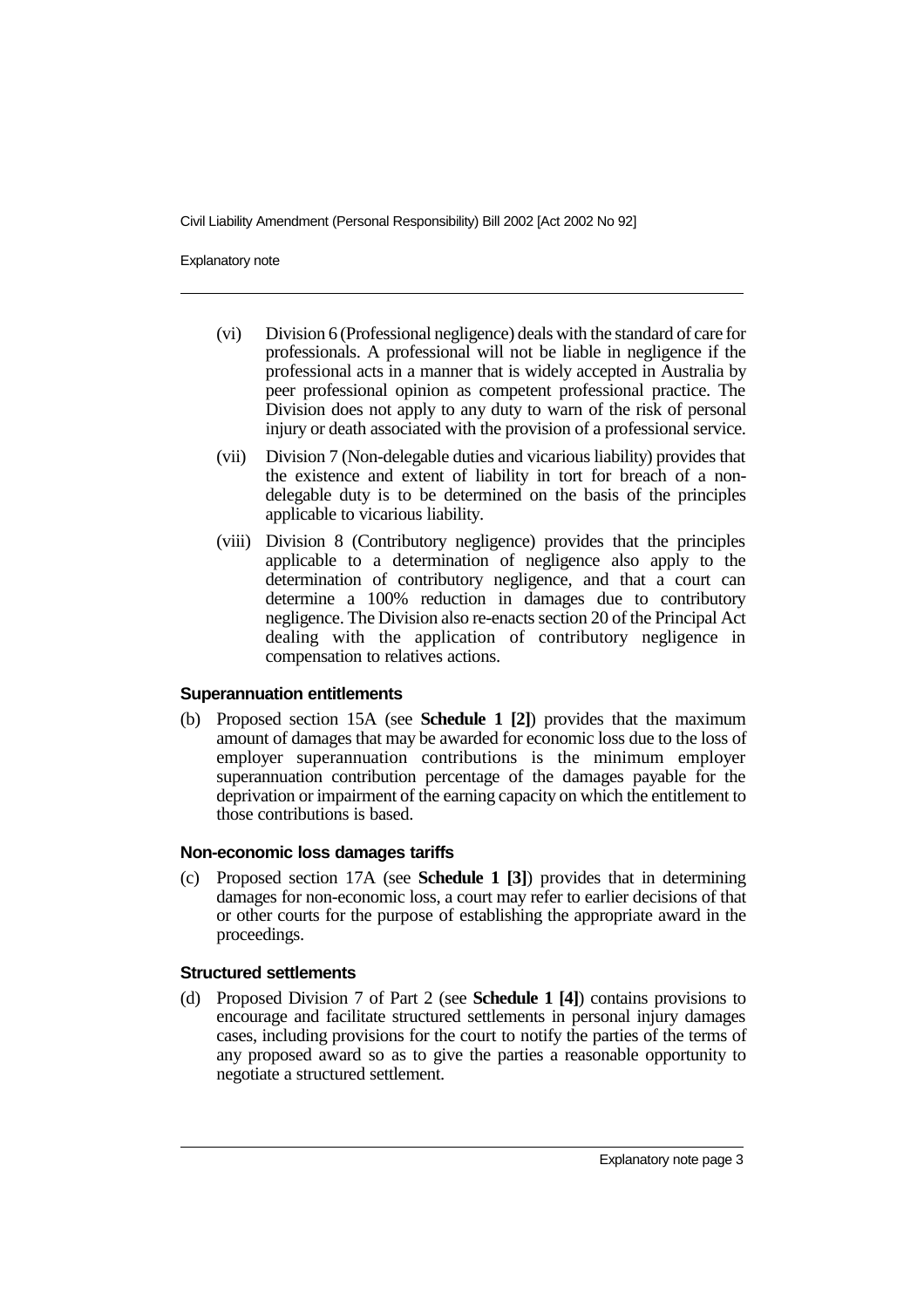Explanatory note

#### **Mental harm**

- (e) Proposed Part 3 (see **Schedule 1 [5]**) deals with claims for damages for mental harm resulting from negligence and provides for the following:
	- (i) In an action for personal injury, the plaintiff is not prevented from recovering for personal injury due to mental or nervous shock. This reenacts a provision of the *Law Reform (Miscellaneous Provisions) Act 1944*.
	- (ii) A plaintiff will not be able to recover for pure mental harm (ie mental harm that is not a consequence of any other kind of harm) arising from another person being killed, injured or put in peril unless the plaintiff witnesses at the scene the victim being killed, injured or put in peril or the plaintiff is a close member of the family of the victim.
	- (iii) There will be no liability for pure mental harm resulting from negligence unless the harm consists of a recognised psychiatric illness.
	- (iv) There will be no duty of care to avoid causing mental harm unless the defendant ought to have foreseen that a person of normal fortitude might, in the circumstances, suffer a recognised psychiatric illness.
	- (v) A court will not be able to award damages for economic loss for consequential mental harm resulting from negligence unless the harm consists of a recognised psychiatric illness.

#### **Proportionate liability**

(f) Proposed Part 4 (see **Schedule 1 [5]**) introduces proportionate liability for claims involving economic loss or property damage in non-personal injury matters or a contravention of section 42 (Misleading or deceptive conduct) of the *Fair Trading Act 1987*, so that a person who is jointly responsible with some other person or persons will only be liable to the extent of their responsibility.

#### **Liability of public and other authorities**

- (g) Proposed Part 5 (see **Schedule 1 [5]**) deals with civil liability in tort of a public or other authority as follows:
	- (i) general principles are established for determining liability, including a requirement to consider the financial and other resources that are reasonably available to an authority, resource allocation decisions by an authority, consideration of the broad range of an authority's activities, and evidence of compliance with general procedures and applicable standards,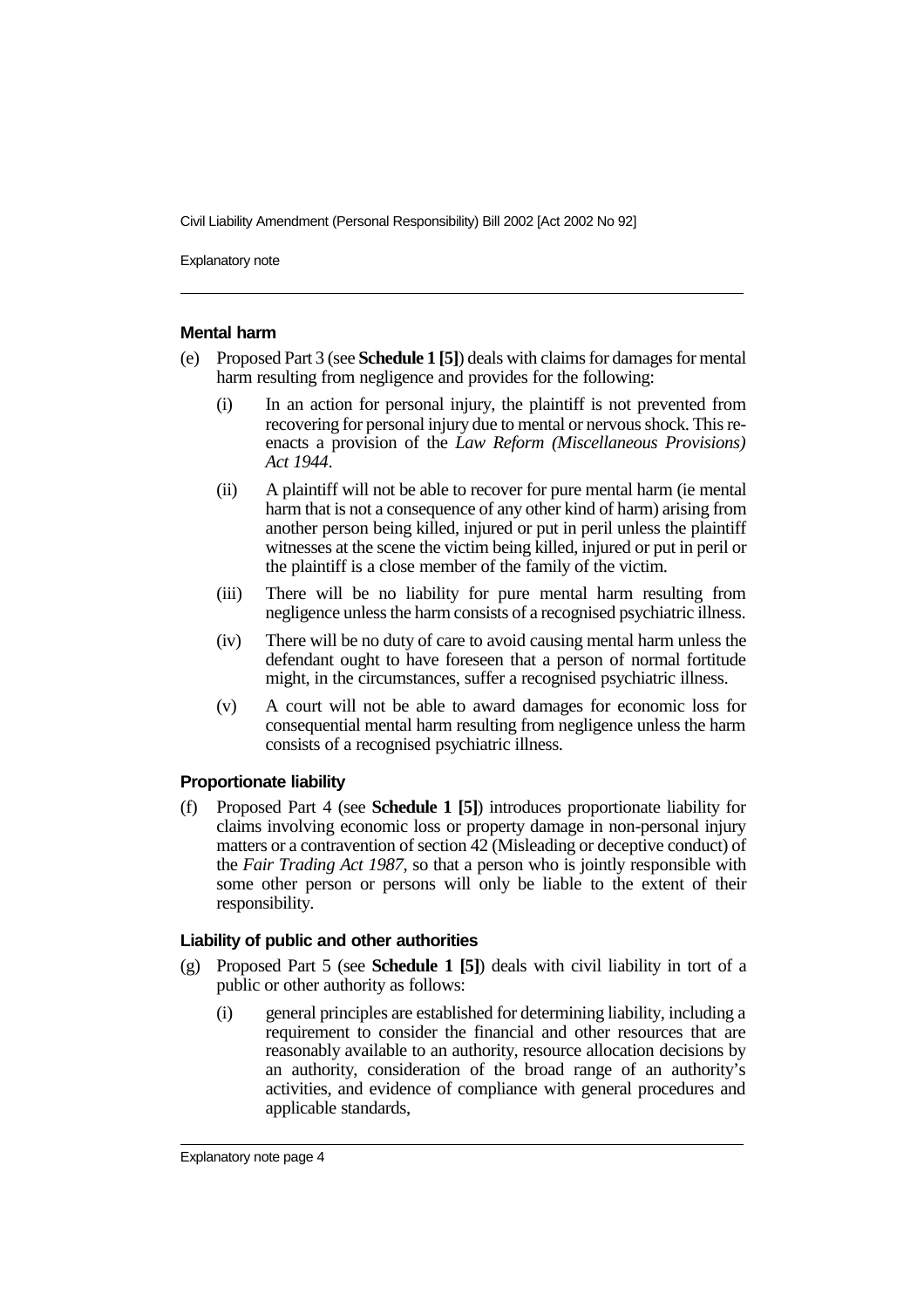Explanatory note

- (ii) a public or other authority will not be liable for breach of statutory duty (but without affecting liability in negligence) unless it has acted in a way that no reasonable public authority could act,
- (iii) a public or other authority that has functions to prohibit or regulate an activity will not be liable in connection with a failure to exercise the function or to consider exercising the function unless the authority could have been compelled to exercise the function,
- (iv) a roads authority will not be liable to the extent that a claim is based on the failure of the authority to carry out or consider carrying out road work (including inspection) unless the authority had actual knowledge of the particular risk at the time of the alleged failure,
- (v) the fact that a public or other authority exercises or decides to exercise a function will not of itself indicate that the authority is under a duty to exercise the function or that the function should be exercised in particular circumstances or in a particular way.

#### **Intoxication**

(h) Proposed Part 6 (see **Schedule 1 [5]**) provides that an intoxicated person will not be able to recover damages for personal injury or property damage unless the court is satisfied that the accident is likely to have occurred even if the person had not been intoxicated. If the court is satisfied that the accident is likely to have occurred anyway, the intoxicated person's damages will nevertheless be reduced on the basis of a statutory presumption of contributory negligence of 25% (or a greater percentage determined to be appropriate by the court in the particular case). There is no presumption of contributory negligence if the court is satisfied that the person's intoxication did not contribute in any way to the accident. Various principles are also established generally to the effect that no increased duty of care is owed to persons simply because they are or might be intoxicated.

#### **Self-defence and recovery by criminals**

- (i) Proposed Part 7 (see **Schedule 1 [5]**) limits liability for injury or death or damage to property resulting from self-defence or arising from criminal conduct as follows:
	- (i) there will be no civil liability for injury or death or damage to property arising from conduct that is in self-defence in response to unlawful conduct,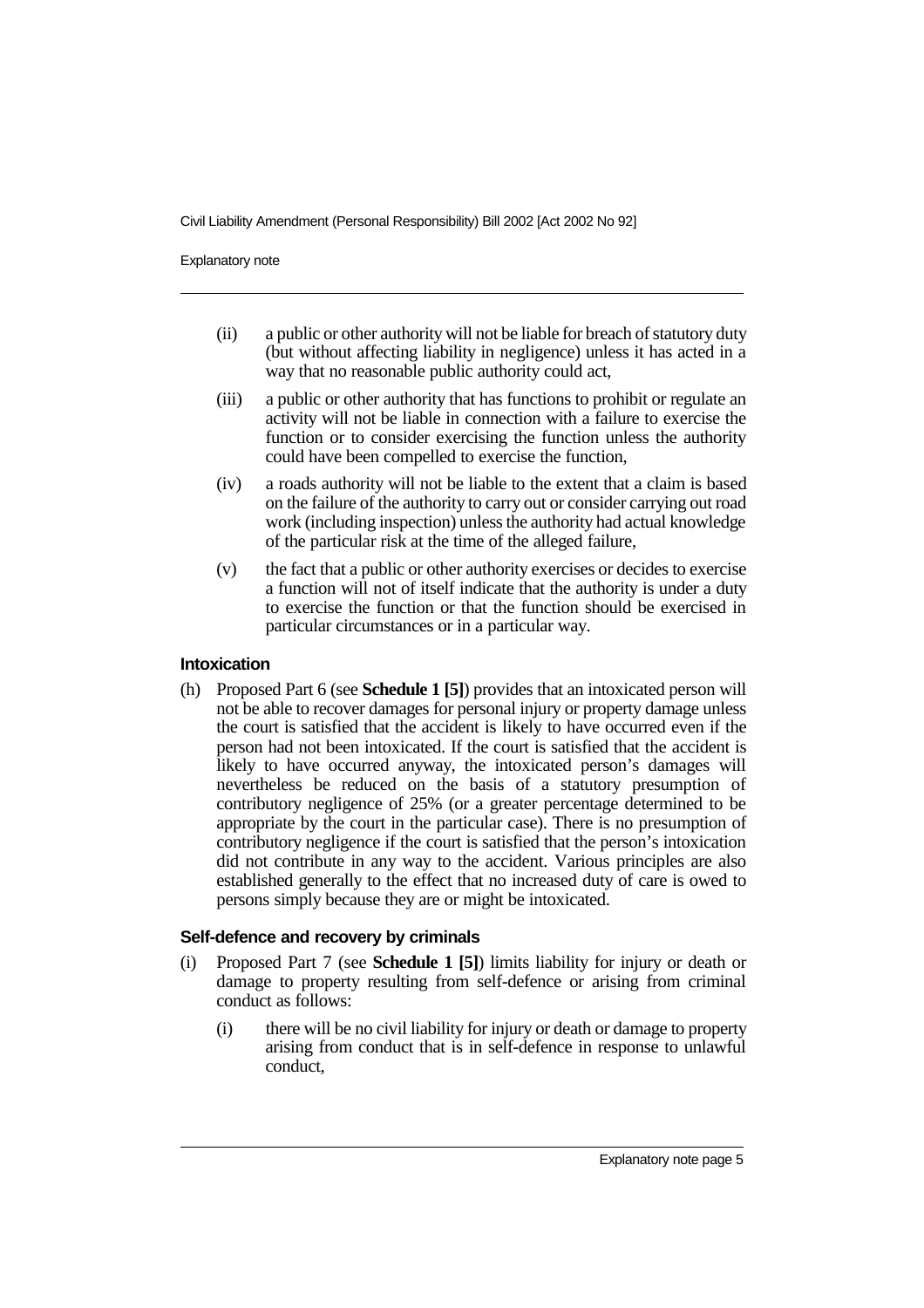Explanatory note

- (ii) in a case where the defendant believes he or she is acting in selfdefence but the defendant's actions are not a reasonable response in the circumstances (and so do not qualify as self-defence), there will be no civil liability unless the court considers the case exceptional and that damages should be awarded to avoid harshness or injustice (in which case the limits that apply to the recovery of damages under Part 2 of the Principal Act will apply, and there will be no recovery for noneconomic loss),
- (iii) no damages will be recoverable against a defendant in respect of the death of or injury to a person or damage to a person's property in the course of the commission of a serious criminal offence by the person unless the defendant's conduct itself constituted an offence.

#### **Good samaritans**

(j) Proposed Part 8 (see **Schedule 1 [5]**) provides that a good samaritan who comes to the assistance of a person in danger will be protected from all civil liability for acts or omissions in good faith.

#### **Volunteers**

(k) Proposed Part 9 (see **Schedule 1 [5]**) confers protection on volunteers doing work for community organisations from civil liability for acts or omissions in good faith.

#### **Apologies**

(l) Proposed Part 10 (see **Schedule 1 [5]**) provides that an apology by or on behalf of a person will not constitute an admission of liability, and will not be relevant to the determination of fault or liability, in connection with civil liability of any kind.

#### **Limitation periods**

- (m) Schedule 4.6 amends the *Limitation Act 1969* to make the following changes to the limitation provisions applicable to actions for the recovery of damages for personal injury or death caused by the fault of a person:
	- (i) the new limitation period will be 3 years starting from when the cause of action is *discoverable* (ie when the plaintiff first knew or ought to have known that there is an actionable cause of action against the defendant) or 12 years starting from the occurrence that gives rise to the claim, whichever expires first,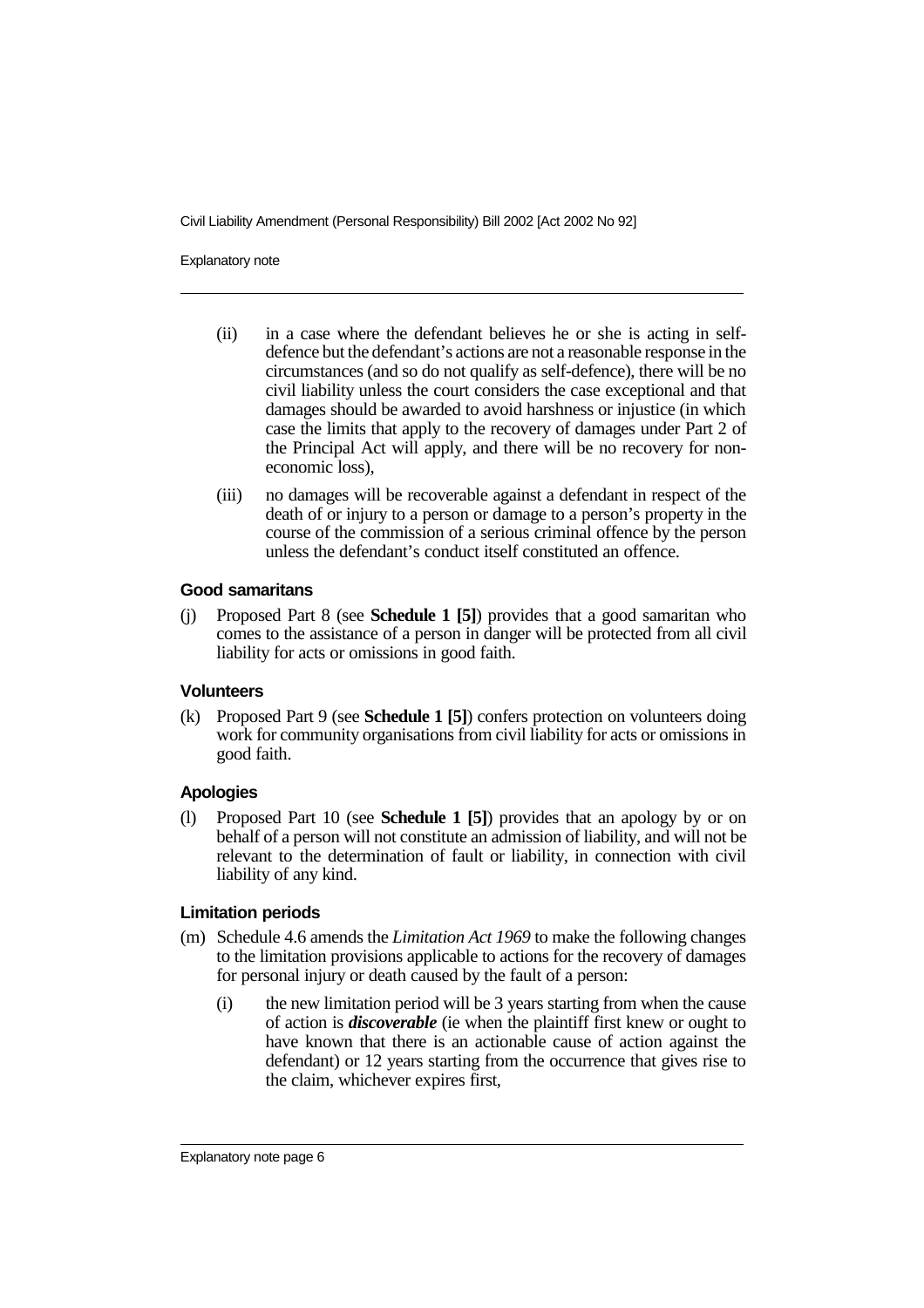Explanatory note

- (ii) the 12 year period will be able to be extended at the discretion of the court but not beyond 3 years after the cause of action is discoverable,
- (iii) the suspension of a limitation period during incapacity will not apply to a child who has a capable parent or guardian and discoverability of a cause of action by a minor will be assessed according to the knowledge of the parent or guardian,
- (iv) a court will be able to extend a limitation period by up to 1 year if satisfied that the failure to bring an action on behalf of a minor was due to an irrational decision by a parent or guardian of the minor,
- (v) for actions by minors injured by a parent or guardian or a close associate of their parent or guardian, the applicable limitation period will not start running until the person turns 25 years of age,
- (vi) the new provisions do not apply to motor accident claims (the limitation period for which is provided for by the *Motor Accidents Compensation Act 1999*).

#### **Consequential and other amendments**

- (n) Schedule 2 makes the following consequential and other amendments to the Principal Act:
	- (i) Schedule 2 [1], [2], [4], [5] and [9]–[12] make minor amendments to reorganise the structure of the Principal Act.
	- (ii) Schedule 2 [3] inserts proposed sections 3A and 3B in the Principal Act. Proposed section 3A re-enacts an existing provision and also provides that the Principal Act (except Part 2) does not prevent the parties to a contract from making express provision for their rights, obligations and liabilities under the contract. Proposed section 3B deals with how the Principal Act is to apply to intentional criminal acts, dust diseases claims, motor accident claims and workers compensation.
	- (iii) Schedule 2 [6]–[8] make minor clarifying amendments.
	- (iv) Schedule 2 [13] and [14] enact savings and transitional provisions.
	- (v) Schedule 2 [15] repeals spent amendments.

#### **Repeals**

- (o) Schedule 3 repeals the following provisions of other Acts that are superseded by the provisions proposed to be inserted in the Principal Act by the Bill:
	- (i) Part 3 of the *Law Reform (Miscellaneous Provisions) Act 1944*,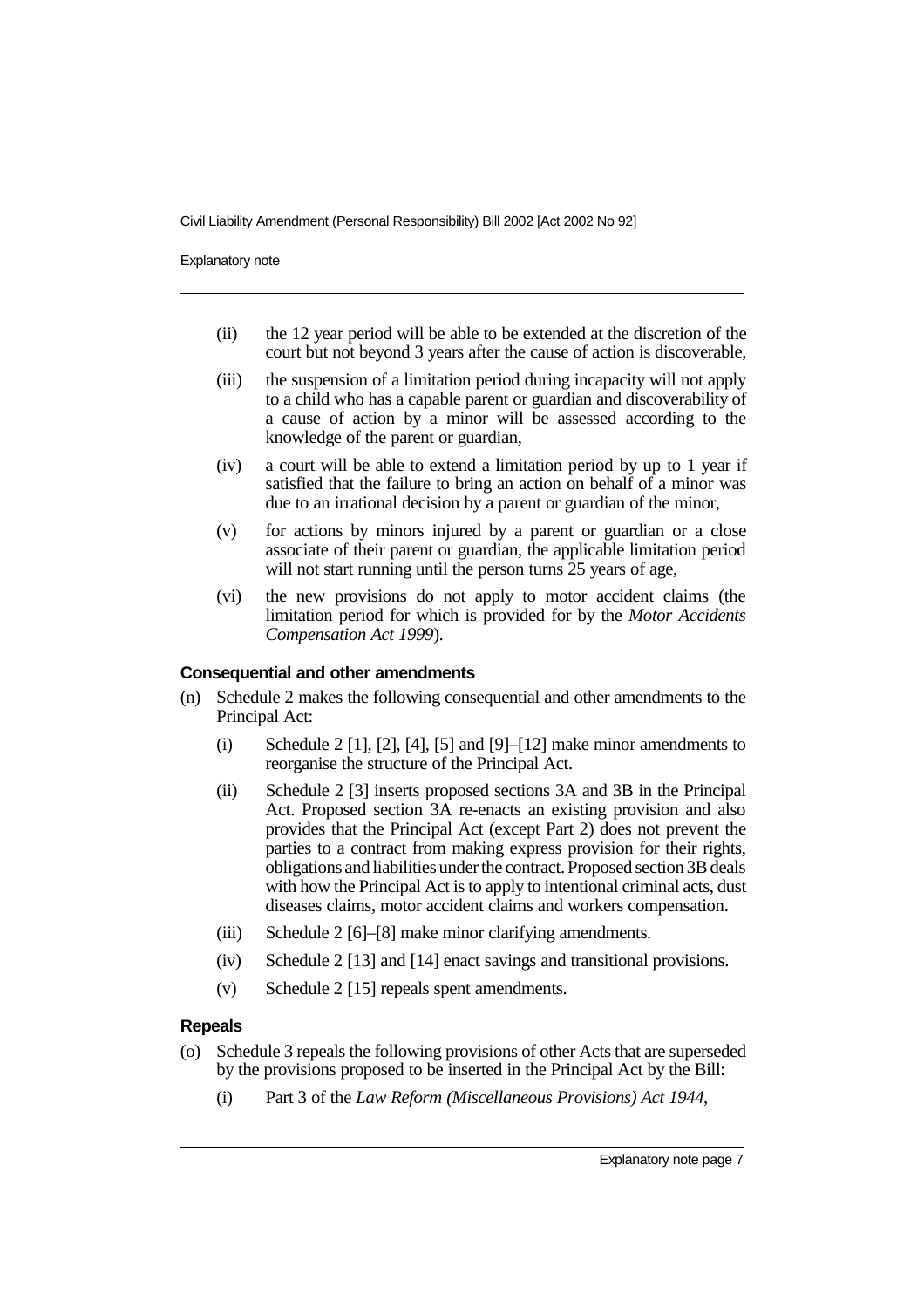Explanatory note

- (ii) section 7 of the *Law Reform (Miscellaneous Provisions) Act 1965*,
- (iii) section 9 of the *Law Reform (Vicarious Liability) Act 1983*,
- (iv) *Statutory Duties (Contributory Negligence) Act 1945*.

#### **Amendments to other Acts**

- (p) Schedule 4 makes amendments to other Acts as follows:
	- (i) Schedule 4.1 amends the *Dust Diseases Tribunal Act 1989* as a consequence of the amendments to the *Limitation Act 1969*,
	- (ii) Schedule 4.2 repeals provisions of the *Environmental Planning and Assessment Act 1979* that are superseded by the provisions proposed to be inserted in the Principal Act with respect to proportionate liability,
	- (iii) Schedule 4.3 amends the *Fair Trading Act 1987* to prevent the recovery of damages under that Act for death or personal injury resulting from a contravention of section 42 (Misleading or deceptive conduct) of that Act,
	- (iv) Schedule 4.4 repeals a superseded provision of the *Health Care Liability Act 2001*,
	- (v) Schedule 4.5 makes a consequential amendment to the *Legal Profession Act 1987*,
	- (vi) Schedule 4.6 makes the amendments to the *Limitation Act 1969* referred to in paragraph (m) above,
	- (vii) Schedule 4.7 and 4.8 make consequential amendments to motor accident claims legislation,
	- (viii) Schedule 4.9 amends the *State Emergency and Rescue Management Act 1989* to extend an existing provision that protects members of accredited rescue units and certain volunteers engaged in a rescue operation or other emergency work from personal liability so that there will be no liability for acts and omissions in good faith by them or by accredited rescue units.

#### **Application of amendments to pending claims**

(q) The amendments to the Principal Act extend to civil liability arising before the commencement of the amendments but do not apply to proceedings already commenced. Proposed Part 7 (Self-defence and recovery by criminals) and section 30 (Limitation on recovery for pure mental harm arising from shock)